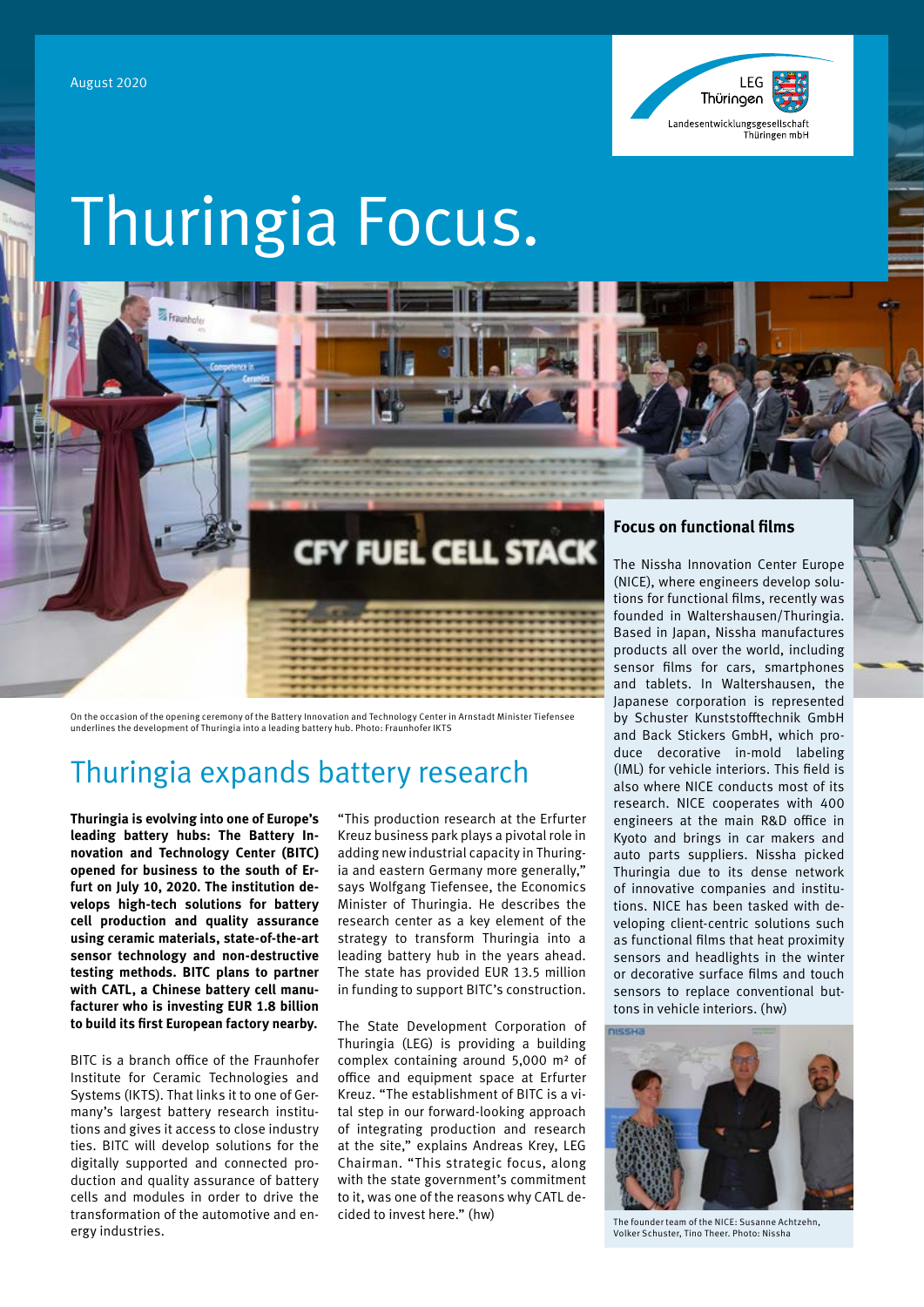### *Invest-News*

#### **Chinese investor CATL donates masks and gloves**

Arnstadt – Chinese battery manufacturer CATL, who plans to build a battery factory with up to 2,000 employees at the Erfurter Kreuz business park, has demonstrated its solidarity with Thuringia in these difficult times: CATL has given away 100,000 surgery masks and 200,000 disposable gloves, which are extremely valuable to local providers of inpatient and outpatient care. "We started laying the foundations for our future business in Arnstadt and Ichtershausen last year, and in all that time, we have enjoyed tremendous support and feel extremely welcome here," says Matthias Zentgraf, President of CATL Europe. "We have felt attached to the region and its people from the start and so are thrilled to be able to donate items that can help combat the pandemic in Thuringia!"

"CATL's generous donation sends out a strong signal of solidarity," says LEG Chairman Andreas Krey. "Our company has helped CATL quickly and smoothly arrange for the materials to be transported. We are delighted to continue working closely with CATL on this important project and deepen our relationship with them!" The items were manufactured in Ningde, China and arrived in Weimar in the early days of the pandemic. They were delivered to the Thuringian Outpatient Care Foundation (SAVTH), who distributed the protective equipment to doctor's offices, on-call medical providers, COVID-19 testing centers and physicians offering a separate window of office hours for potential COVID-19 patients throughout Thuringia. (maa)



The donation is ready for transport from Ningde to Thuringia. Photo: CATL

# Industrial bakery Panem Backstube GmbH expands in northern Thuringia

**Panem is growing rapidly. The industrial bakery in northern Thuringia is putting up a second factory building at its Bleicherode location and doubling its production capacity. Starting in 2021, 40,000 rolls, 20,000 pretzel products and 15,000 baguettes will leave the new building each day. Panem set up business at this location in the mid-2010s with support from the State Development Corporation of Thuringia (LEG).**

The company is investing around EUR 50 million in the new facility: EUR 15 million for the building itself and EUR 35 million for the production equipment. It plans to

increase its headcount from 230 permanent employees to around 350. One key element of the new production line will be a state-of-the-art masonry oven worth three million euros. "Each square meter can hold around half a ton of dough. And each production line processes around four tons per hour. Eventually, we plan to have four lines," explains Panem CEO Markus Schirmer. "We are confident that our high product quality will enable us to expand our market share. Between the good transport links, close proximity to our customers and available space, northern Thuringia is the ideal location to continue driving our expansion!" (hw)



Panem builds its second factory building in Bleicherode. Photo: Panem Backstube GmbH/Doreen Thon)

### Multimillion-euro site investment

**Family-run logistics firm Rhenus is considerably expanding its facility at the Kindel industrial zone near Eisenach. The eight-figure investment is being made possible by a new customer's long-term contract.** 

Rhenus has expanded this location multiple times since its establishment in 2012. In the latest expansion, back in 2018, it built two new buildings that added 20,000 m² of operating space. An automated storage and picking system is now being installed in one of these buildings as a pilot project. The system will greatly accelerate picking processes and make work easier for employees by reducing the amount of walking they have to do.

The Otto Group, for whom Rhenus already provides logistics services, has hired the firm to perform all the services for its Lascana fashion brand. Rhenus will not only be handling logistics, but will be fully preparing the merchandise, too, e.g. ironing it, sewing on buttons and attaching labels. 80 new jobs will be created at the site. "As in previous years, we are mainly recruiting regional workers – people who feel at home here and know their way around," explains plant manager Jennifer Thomas. That approach has proven its value, noted Thomas, pointing to the site's low employee turnover. Rhenus employs 33,000 people worldwide at over 750 locations, including 4 in Thuringia. (maa)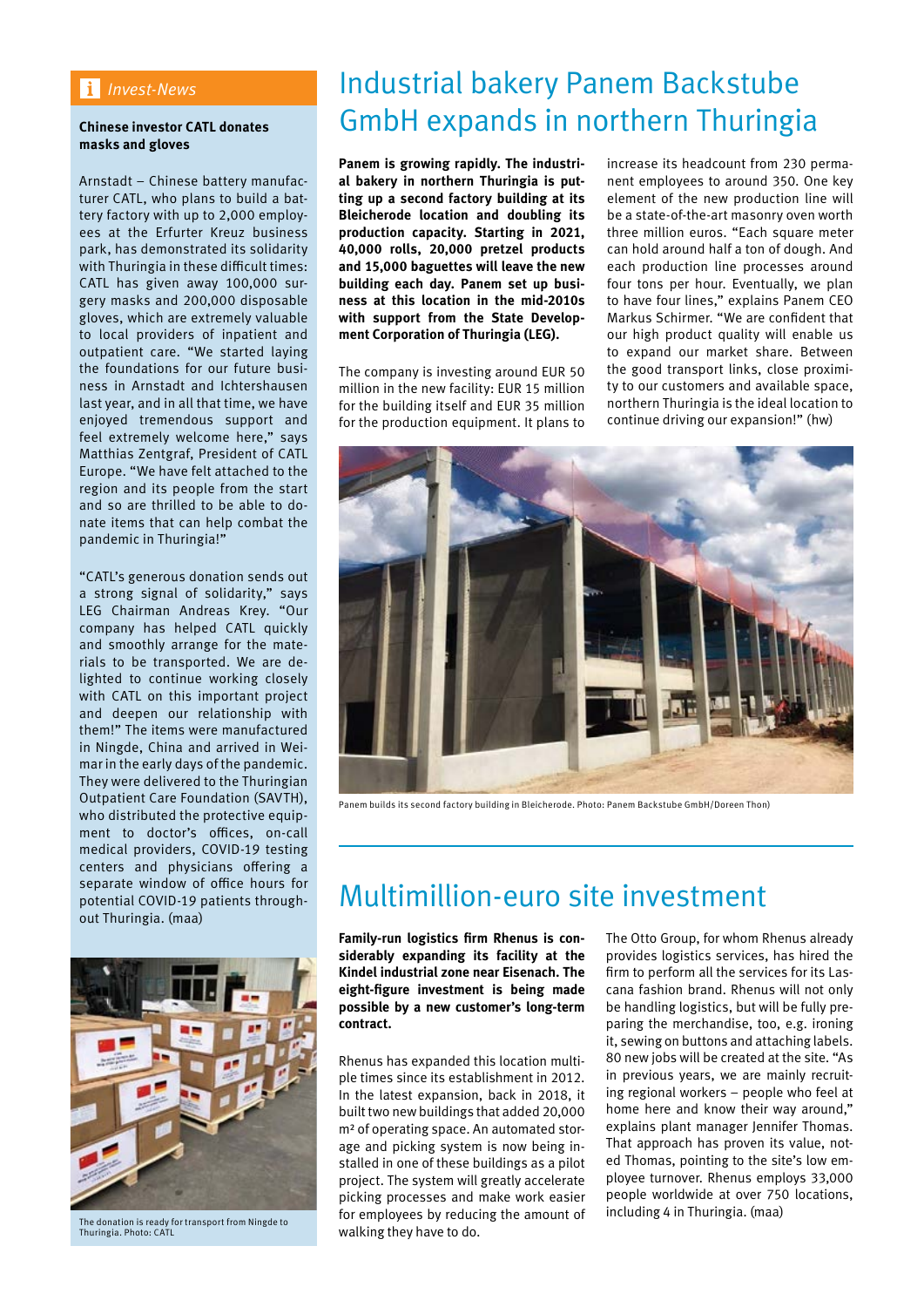# Powerful performance: Thuringian companies reinvent themselves

**In record time, Thuringian companies, research institutes and universities have tackled the challenges presented by the COVID-19 pandemic head-on and harnessed their ingenuity, knowledge and versatility to blaze new trails out of the crisis.** 

Many Thuringian companies have overhauled their production operations to produce urgently needed personal protective equipment (PPE), laboratory components, disinfectant, rapid tests or similar items in order to help Thuringia and Germany through the pandemic. For example, Engineering Technologie Marketing GmbH (etm), an auto parts supplier from Schönbrunn, summarily switched its production lines over to face masks once orders from the automotive industry faltered. A new

consortium of five Thuringian companies, established during the COVID-19 crisis, produces medical and consumer-grade face masks to ward off the virus. Even long-standing spirits maker Aromatique quickly converted part of its factory and started producing disinfectant alongside its world-famous liqueur.

An official face mask certification center was also created at the Textile Research Institute Thuringia-Vogtland (TITV) in Greiz. Since there are only two other centers of this kind in Germany, it provided much-needed relief for a critical bottleneck. All proof positive that Thuringian companies and researchers were and are innovative – even in these unusual times! (gro)

# MetraLabs is fighting the microbes

**Indoor spaces have become dangerous places during the Corona outbreak. Countless bacteria and viruses float through the air and gather up on the surface areas in these spaces. An invention coming from the Southern Thuringia town, Ilmenau provides the remedy: A robot from the company of MetraLabs eliminates the pathogens quite successfully.**

The "Sterybot" works with UV-C light, which is an extraordinarily high-energy radiation. MetraLabs specifies that the robot can eliminate up to 99.99 percent of the bacteria and viruses which are in

a room. The device moves on its own and disinfects not only the air in the room but also floors, walls, table tops, chairs, door handles and light switches. It will be mainly used in clinics, but also in public spaces such as airports, shops and hotels. "Sterybot" is one of nine projects out of 146 applications, which are funded by the EU to fight against Corona. Metralabs has been active in Thuringia for the last 15 years and it benefits from the innovative business and research landscape surrounding the Ilmenau University of Technology. (hw)



The robot "Sterybot" is also used in restaurants. Photo: MetraLabs, photographer Michael Reichel

### *Technologie-News*

#### **Senova develops rapid test for coronavirus**

Senova, a mid-market company from Weimar, has been producing a rapid test for coronavirus antibodies since April. The test identifies COVID-19 survivors within ten minutes. Senova now plans to develop an electronic lateral flow test in cooperation with ams, an Austrian sensor specialist who has developed an optical sensor module for spectral analysis. The test result does not need to be interpreted by the user. ams has a presence in Thuringia through its subsidiary, ams Sensors Germany GmbH. Preparations are underway to mass-produce the test. Results can be transferred over Bluetooth and read out for national and international studies if the patient consents. (maa)

#### **Ilmenau University of Technology tops the rankings again**

Thuringian universities do more than just rank high on the lists published by companies and business magazines; TU Ilmenau also gets excellent marks from the students themselves. StudyCheck, a university rating portal, has named TU Ilmenau a "TOP UNIVERSITY 2020" based on a total of 40,000 ratings. The president at the time, Prof. Peter Scharff, was delighted by the award and viewed it as a testament to the university's high educational quality. 91 percent of students and graduates would recommend TU Ilmenau to their friends and family and give the school an average of 4 out of 5 stars. TU Ilmenau scored particularly high on quality, support services for students, job prospects for graduates, modern equipment and attractive campus. (maa)



TU Ilmenau regularly scores well at rankings. Photo: TU Ilmenau